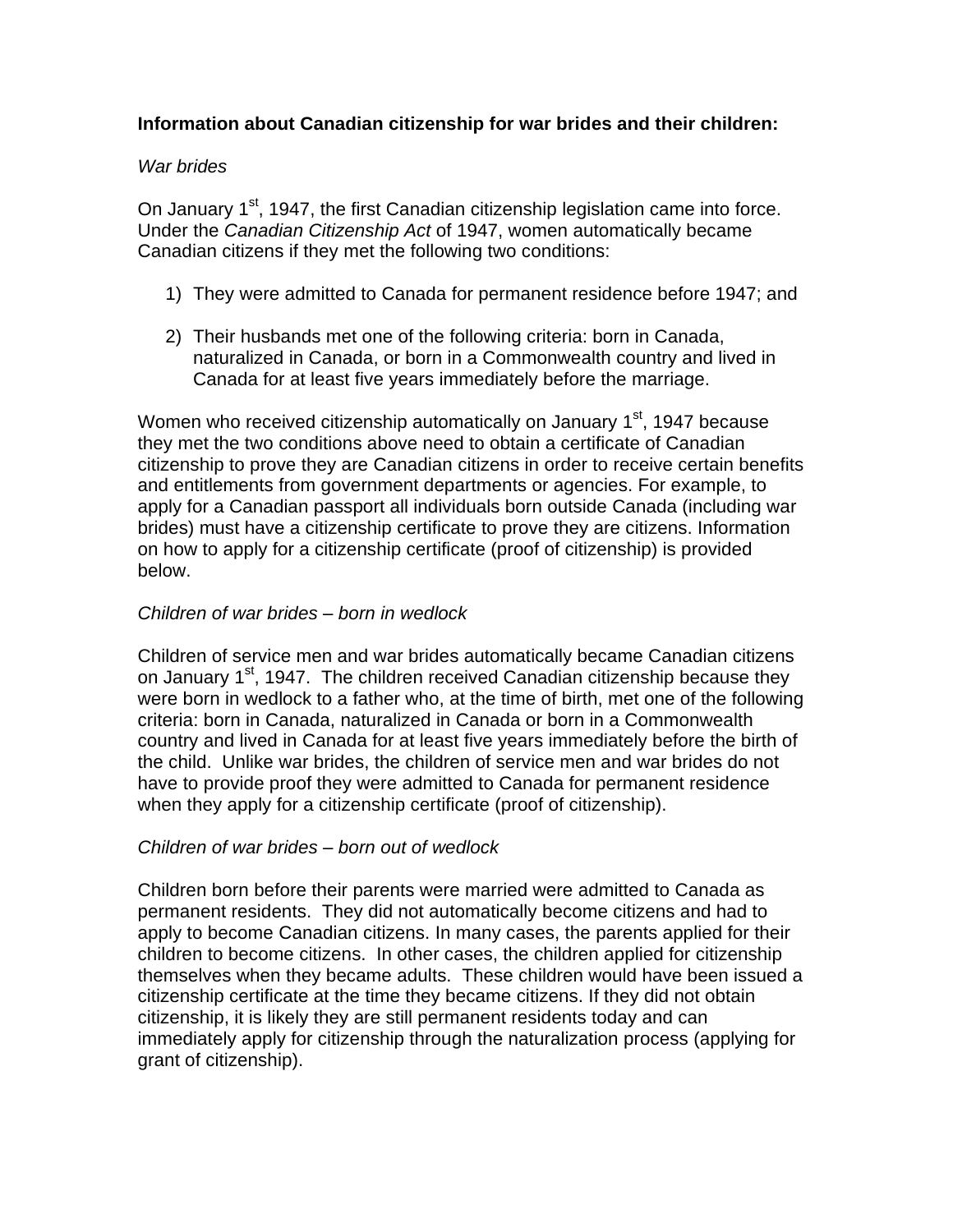### Remedies for people living in Canada who are neither permanent residents nor Canadian citizens

It is very unlikely that a war bride or a child of a war bride who lives in Canada is neither a permanent resident nor a Canadian citizen. However, to address these rare instances, CIC has a policy to help regularize the status of people who are not permanent residents or Canadian citizens, but were admitted to Canada under the assumption that they were legally entitled to enter and remain in Canada. More information about this policy can be found here: [http://www.cic.gc.ca/manuals-guides/english/om/2002/cp/cp02-09e.html.](http://www.cic.gc.ca/manuals-guides/english/om/2002/cp/cp02-09e.html)

## **Questions about citizenship status**

If a person is not certain whether or not he or she is a citizen, it is recommended that the person apply for a citizenship certificate (proof of citizenship). If records show, or if the information and documentation provided confirm that the person is a citizen, Citizenship and Immigration Canada (CIC) will send the person a new citizenship certificate. If records show the person is not a Canadian citizen, CIC will send a letter explaining the steps needed in order to obtain Canadian citizenship. For more information, please contact the Citizenship and Immigration Canada Call Centre at 1-888-242-2100 (toll-free).

## **How to obtain a citizenship certificate (proof of citizenship):**

Information about applying for a citizenship certificate (proof of Canadian citizenship) can be found on the Citizenship and Immigration Canada website here:

<http://www.cic.gc.ca/english/citizen/certificate-info.html>

The application form for a citizenship certificate can be downloaded here: <http://www.cic.gc.ca/english/applications/certif.html>

### **Documents required for war brides:**

Women who arrived in Canada before 1947 and received citizenship automatically on January 1<sup>st</sup> 1947 because they were married to a Canadian citizen need the following documents when applying for a certificate of Canadian citizenship:

- birth certificate (issued by government authorities in country of birth)
- · marriage certificate
- · husband's Canadian birth certificate, certificate of naturalization or citizenship certificate, or birth certificate from a Commonwealth country
- proof of admission to Canada as a landed immigrant (immigration document or passport used when originally entering Canada). If you do not have proof of admission, you can download an application here: [http://www.cic.gc.ca/english/applications/certcopy.html.](http://www.cic.gc.ca/english/applications/certcopy.html)